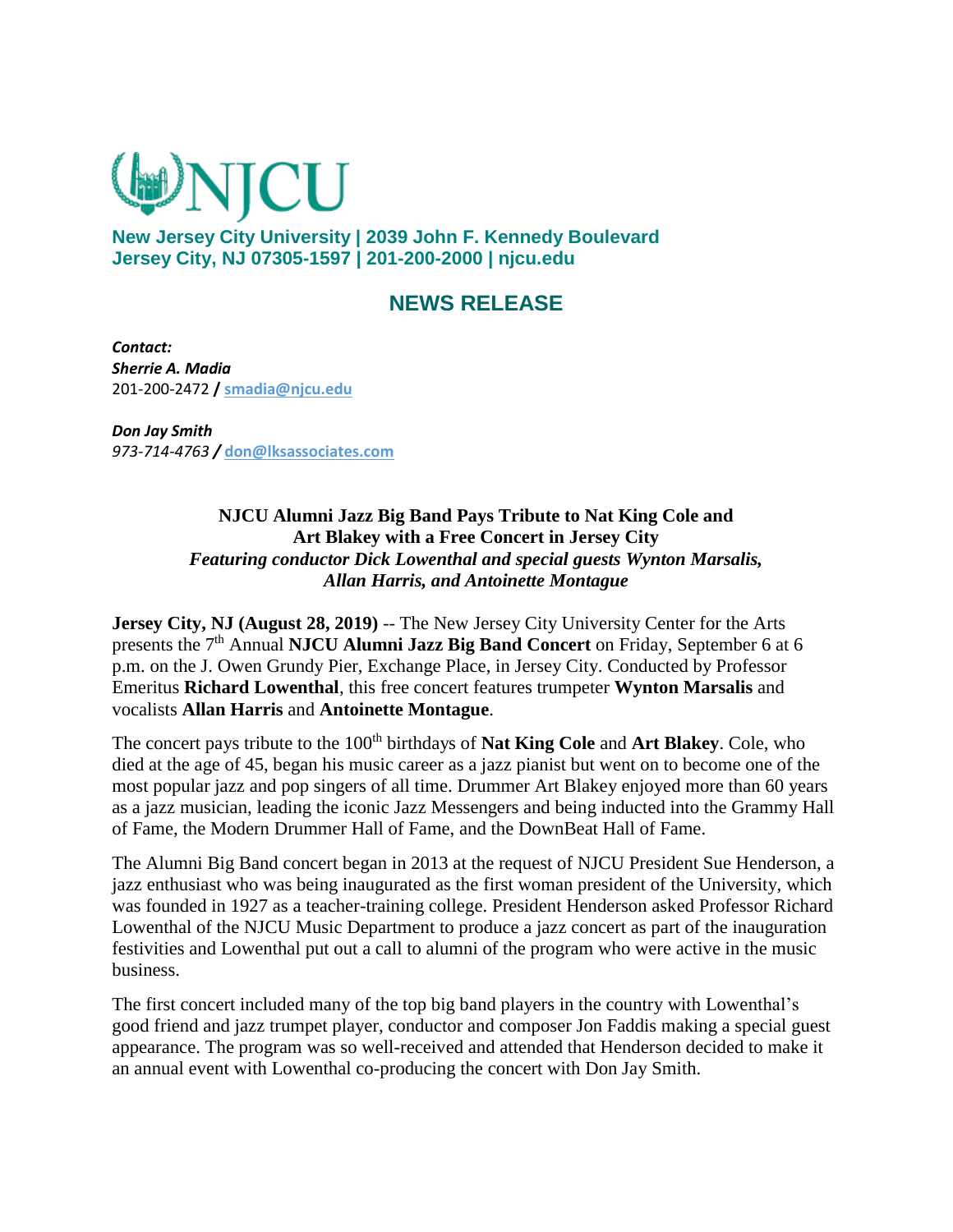This year's special guests include one of the most famous names in jazz, trumpeter Wynton Marsalis, who joined Art Blakey and the Jazz Messengers in 1980. An internationally acclaimed musician, composer, bandleader and educator, Wynton has won nine Grammy Awards, a Pulitzer Prize, the National Medal of Arts, the National Humanities Medal, plus numerous other awards and accolades. He expressed a delight to be able to pay homage to Art Blakey.

The salute to Nat King Cole features the Harlem-based vocalist Allan Harris, whom the Wall Street Journal called "the most exciting young male singer on the scene." Since launching his career some two decades ago, Alan has won numerous awards, including the DownBeat Critics Award, two Hot House Jazz Magazine Awards, the Backstage Bistro Award and several others. Critics have compared him to Tony Bennett, Frank Sinatra, and, of course, Nat King Cole. Allan will be joined for duets featuring a New Jersey favorite, Antoinette Montague, who will reprise the Grammy Award-winning performance of Natalie Cole singing "Unforgettable."

"Every year, we invite special guest artists to join our all-star alumni big band," said Lowenthal, who retired from NJCU in 2017, "and we have been fortunate to have some greats including Jon Faddis, Randy Brecker, John Pizzarelli, Bucky Pizzarelli, Cyrille Aimee, Paquito D'Rivera and Lou Marini."

As is the case every year, the all-star big band includes accomplished musicians who studied at the school as far back as the 1960s when Lowenthal started the jazz program. The band members are drummer Rich DeRosa; sax players Mark Friedman, Bob Magnusson, Dave Noland, Dustyn Richardson and John DiSanto; trumpeters Alex Norris, Nate Eklund and Vinnie Cutro; trombonists Rob Edwards, Mike Modero and Conrad Zulauf; and faculty member Garry Dial on piano. The big band will also feature three students: bassist John Benitez, trombonist Juanga Lakunza and trumpeter Alejandro Pizarro-Leon.

The sponsors of this free concert include the NJCU Foundation, Arch Insurance, Claremont Companies, Hampshire Companies, Inserra Supermarkets, NJTV, RBC Capital Markets, the Gia Maione Prima Foundation, NJM Insurance Group, Del-Sano Contracting, the Hudson County Office of Culture and Tourism, Dresdner Robin, the City of Jersey City, Jersey City Office of Cultural Affairs, Mack-Cali, Jersey City Medical Center, The PRC Group, Hyatt Regency Jersey City, Hyatt House, New Jersey Broadcasters Association, Hot House Jazz Guide, Exchange Place Alliance and WBGO.

The NJCU Alumni Jazz Big Band Concert is free and takes place on the J. Owen Grundy Pier at Exchange Place in Jersey City on Friday, September 6 at 6 p.m. Food trucks will be on site and seating is on a first-come, first served basis. If it rains, the concert will be held in the Harborside Atrium, Harborside 2 and 3 at 34 Exchange Place. The J. Owen Grundy Pier is located near public transportation and there are numerous parking lots in the area.

# # # # #

## **ABOUT THE NJCU ALUMNI JAZZ BIG BAND**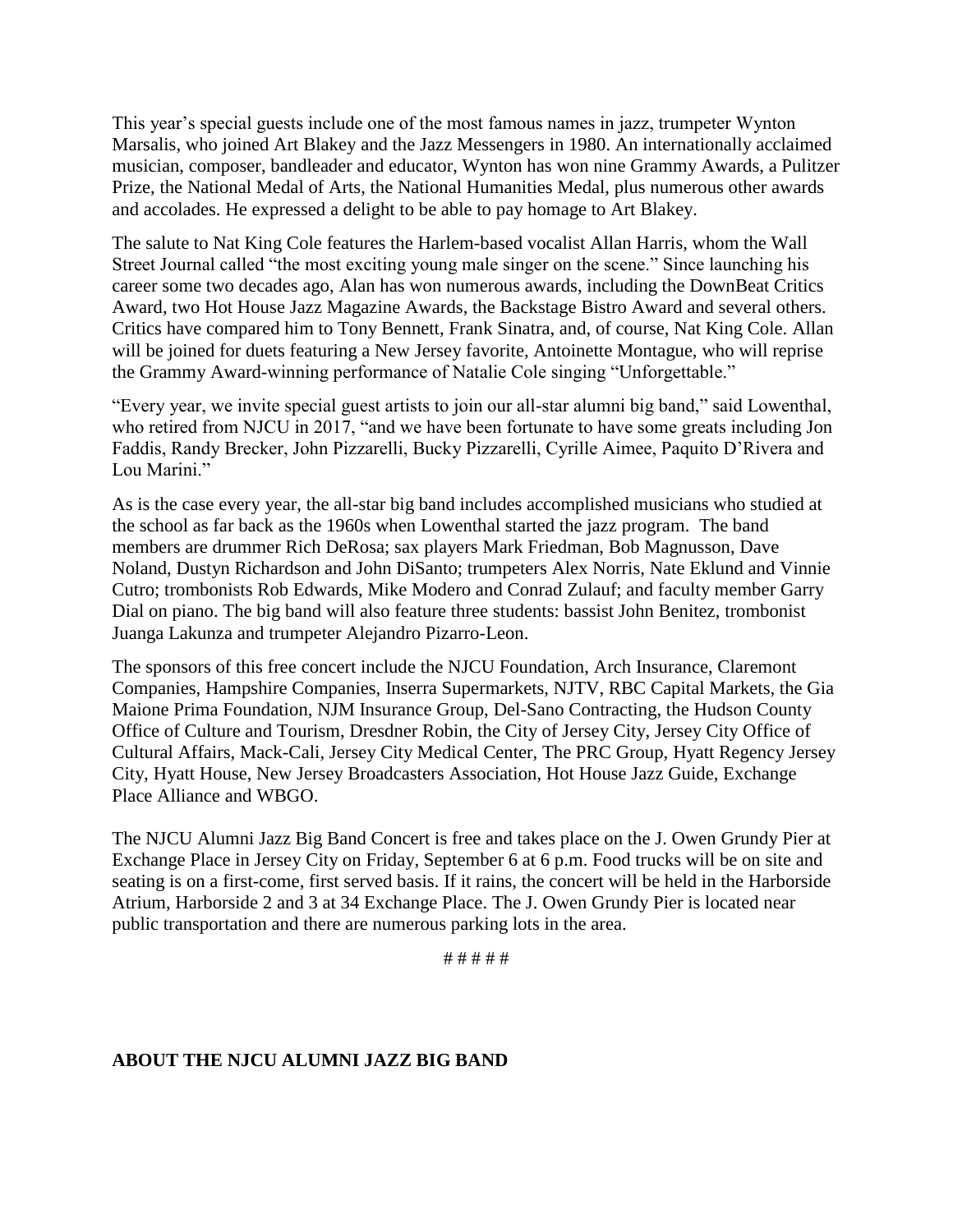The NJCU Alumni Jazz Big Band brings together an impressive group of musicians and shares their talents with the Jersey City community. NJCU jazz alumni have credits in Broadway, television, recording industry, and symphony orchestras, and have worked with some of the most legendary artists of all time, including Gerry Mulligan, Ray Charles, Buddy Rich, Maynard Ferguson, Lionel Hampton, Johnny Mathis, Nancy Wilson, Cher, Mel Tormé and Tony Bennett.

This is the seventh year the NJCU Alumni Jazz Big Band will present a waterfront concert on the J. Owen Grundy Pier. Previous concerts have been A Tribute to WBGO's  $40<sup>th</sup>$  Anniversary with guest soloist Paquito d'Rivera, A 100th Birthday Salute to Ella Fitzgerald, Dizzy Gillespie, Buddy Rich, and Thelonious Monk*,* with guest artists Jon Faddis and Cyrille Aimée; A Tribute to Lew Soloff of Blood Sweat & Tears with Randy Brecker; A Tribute to Clark Terry with special guest Wynton Marsalis; *A Salute to the Other Jersey Boys* with John Pizzarelli, Bucky Pizzarelli and Ed Laub; and A Celebration of the Inauguration of President Sue Henderson with trumpeter Jon Faddis.

These annual concerts are conducted by Professor Emeritus Richard Lowenthal, who retired in June 2017 after 50 years at the University. Lowenthal founded the Jazz Program at NJCU, then Jersey City State College, in 1969. Under Lowenthal's leadership and continuing with professors Ed Joffe, Walt Weiskopf and Gabriel Alegria, NJCU boasts a strong jazz program on both the graduate and undergraduate levels.

## **ABOUT THE NJCU CENTER FOR THE ARTS**

**New Jersey City University (NJCU) Center for the Arts** is the creative umbrella for the University's public programs in the performing, visual, film and literary arts. A cultural hub of metro-north Jersey, NJCU has strong arts departments, led by accomplished faculty, and presents an array of guest artists and speakers in addition to student performances.

## **ABOUT NJCU**

NJCU is among the most comprehensive universities in the state of New Jersey, hosting 52 undergraduate degree programs, 28 master's programs, and 3 doctoral programs. NJCU competes in intercollegiate athletics within the New Jersey Athletic Conference (NJAC), and is a member of the NCAA Division III. NJCU students engage in rigorous applied-learning experiences that include opportunities to study abroad, and cooperative education internships. NJCU operates two additional campus sites—NJCU School of Business at Harborside in Jersey City's financial district and NJCU at Brookdale in Wall Township in Monmouth County.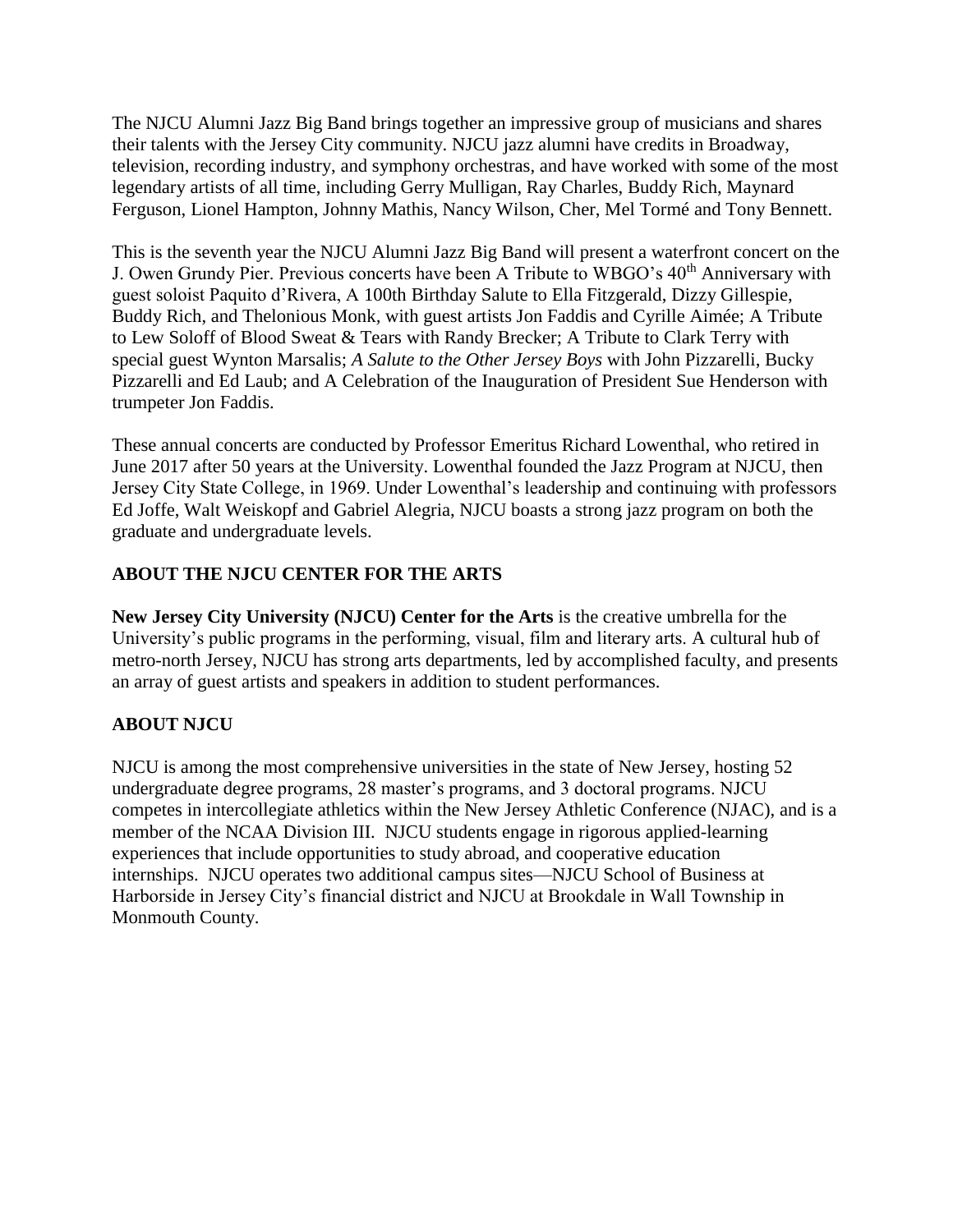

PHOTO: Trumpeter Wynton Marsalis performs with the NJCU Alumni Jazz Big Band on the Grundy Pier in Jersey City on Friday, September 6; *photo by Clay McBride.* 



**PHOTO:** Vocalist Allan Harris salutes Nat King Cole with the NJCU Alumni Jazz Big Band on Friday, September 6 at the Grundy Pier in Jersey City; *photo by Sandrine.*